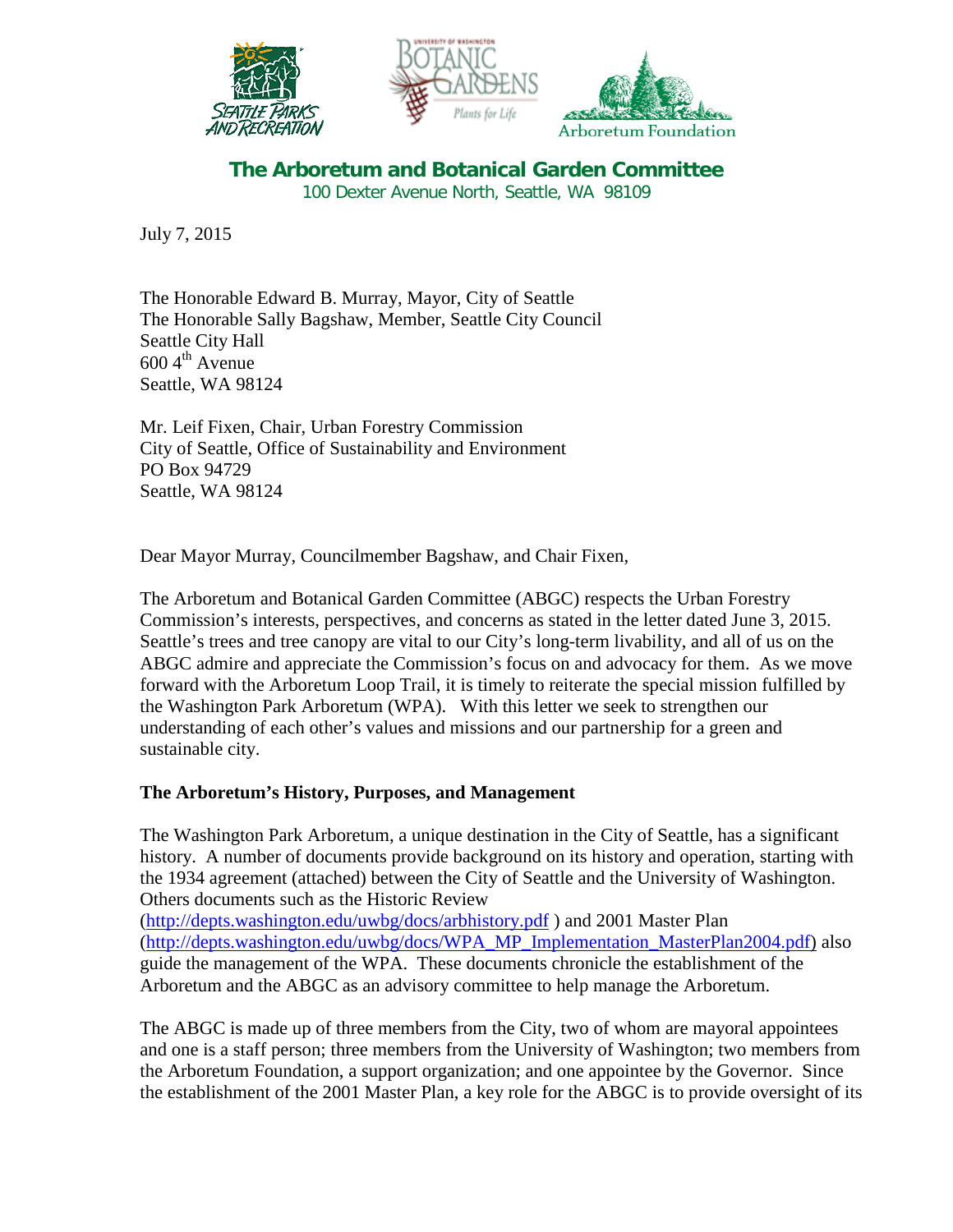





## **The Arboretum and Botanical Garden Committee**

100 Dexter Avenue North, Seattle, WA 98109

implementation. The ABGC meets monthly to fulfill this role. Also, out of the Master Plan came the establishment of the Master Plan Implementation Group (MPIG) that meets monthly to advise the ABGC on capital projects. This committee is made up of two representatives from the three previously mentioned organizations.

Education, Conservation, and Recreation are the stated goals for the WPA as affirmed in the 2001 Master Plan. The Seattle Parks and Recreation Department (SPR) and the University of Washington Botanic Gardens (UWBG) continuously strive to attain these goals. Our education programs are thriving with more than 10,000 students participating in them, including the Fiddleheads Program (outdoor pre-school), the Saplings Program (elementary and middle school), summer camps (a 10-week program), and adult education classes. The "arboretum function" conserves the UWBG's Living Plant Collections. This is a curated function operated since the 1930s that currently contain 11,033 specimens representing more than 4,000 distinct taxa. Of those, 2,308 are of known wild origin, increasing their value to global conservation of species.

The 230-acre Washington Park Arboretum is one of the most important tree collections in North America. It is jointly managed by the UWBG (plant collections) and SPR (park functions), with support from the Arboretum Foundation. WPA is in the top five national arboreta and botanic gardens collections in maples, magnolias, the pine family, hollies, mountain ash, oaks, and viburnums. It is currently a member of the North American Plant Collections Consortium (NAPCC), managed by the United States Department of Agriculture, for maples, oaks, magnolias, and hollies. The latest additions to the collection can be seen in the Pacific Connections gardens with tree species from China, New Zealand, Chile, and Australia.

The WPA is more than just an urban forest, although it may function as such. It is a living museum of plants with native Northwest trees providing a common thread between sub-areas of the WPA and creating microclimates for the collections. There are a curator, mapping system, and database that support all the collections. Please see the attached excerpt from the book by Dr. Don Rakow, Cornell Plantations, on the definition of an arboretum. There are also two walking trail loops and a third will be available once the Arboretum Loop Trail is installed.

Access to the WPA is "ungated," so visitation numbers are inexact. However, we conduct surveys and extrapolate to estimate annual visitation to be approximately 300,000 people. The surveys also tell us that many visitors are from other countries.

In staying true to our mission of conservation, education and recreation, we continually work to balance these sometimes competing interests. With regard to the Arboretum Loop Trail, we believe that providing access to a currently inaccessible part of the WPA by adding a multi-use trail will successfully expand recreational access while maintaining our conservation and education commitments.